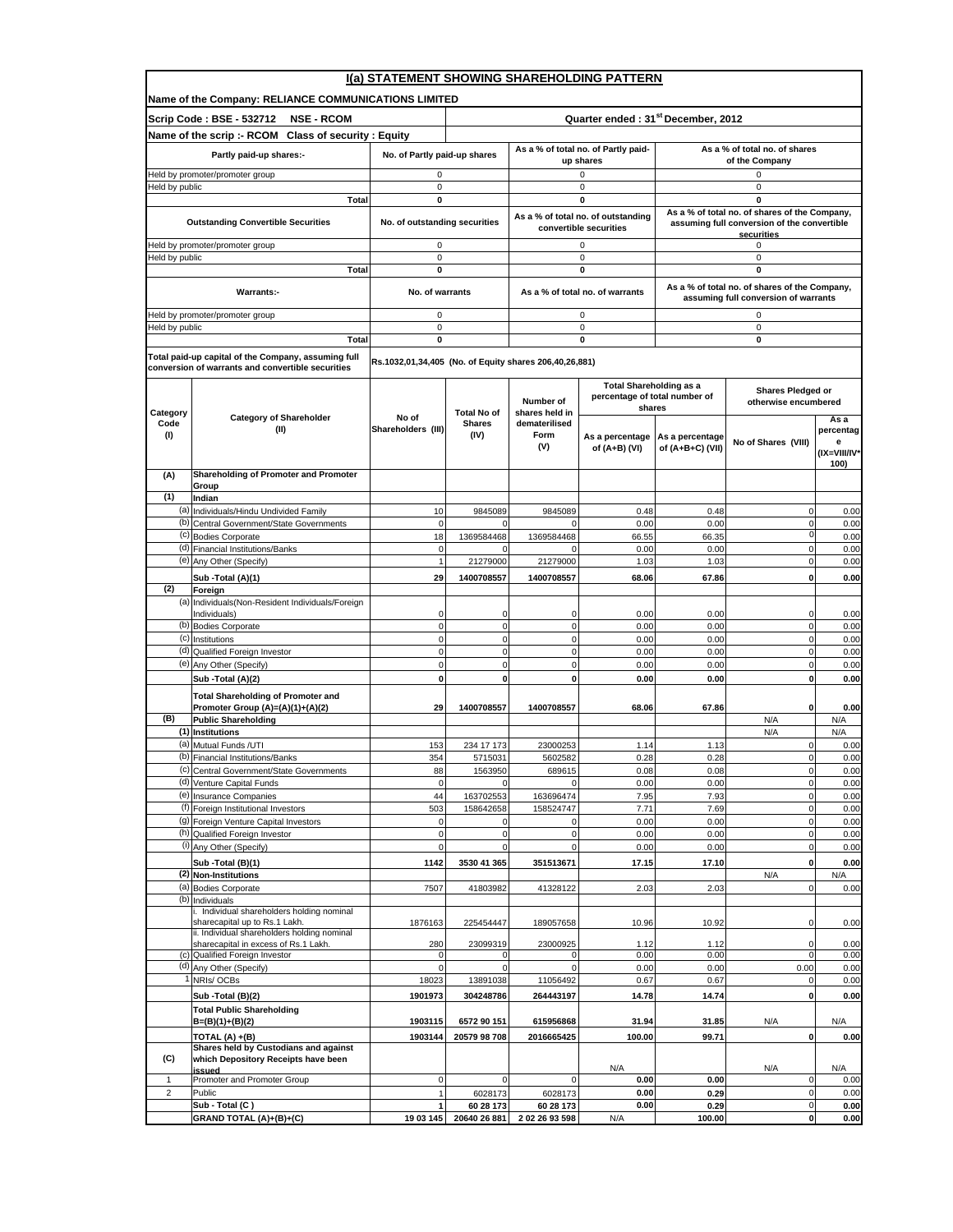### (SHAREHOLDING PATTERN- 31.12.2012)

#### **I(b) Statement showing holding of securities (including shares, warrants, convertible securities) of persons belonging to the category "Promoter and Promoter Group"**

|              |                                                                                          |                             | Details of shares held                         |                          | Encumbered shares (*)    |                                                                                                            |                          | <b>Details of warrants</b>                                                       | Details of convertible                             |                                                                                     | <b>Total shares (including</b>                                                                                                          |
|--------------|------------------------------------------------------------------------------------------|-----------------------------|------------------------------------------------|--------------------------|--------------------------|------------------------------------------------------------------------------------------------------------|--------------------------|----------------------------------------------------------------------------------|----------------------------------------------------|-------------------------------------------------------------------------------------|-----------------------------------------------------------------------------------------------------------------------------------------|
| Sr No<br>(1) | Name of the shareholder<br>(II)                                                          | No. of Shares held<br>(III) | As a % of grand<br>Total $(A)+(B)+(C)$<br>(IV) | No.<br>(V)               |                          | As a % of grand<br>As a percentage total (A)+(B)+(C) of<br>(VI)=(V)/(III)*100   sub-clause (I)(a)<br>(VII) | Number of<br>(VIII)      | As a % total<br>number of<br>warrants held warrants of the<br>same class<br>(IX) | Number of<br>convertible<br>securities held<br>(X) | As a % total<br>number of<br>convertible<br>securities of the<br>same class<br>(XI) | underlying shares assuming<br>full conversion of warrants<br>and convertible securities)<br>as a % of diluted share<br>capital<br>(XII) |
|              | <b>I AAA Communication Private Limited</b>                                               | 72 31 10 172                | 35.03                                          | $\overline{\phantom{a}}$ | $\sim$                   | 0.00                                                                                                       | $\sim$                   | 0.00                                                                             | $\overline{\phantom{a}}$                           | 0.00                                                                                | 35.03                                                                                                                                   |
|              | 2 AAA Industries Private Limited                                                         | 30 00 00 000                | 14.53                                          | $\overline{\phantom{a}}$ | $\blacksquare$           | 0.00                                                                                                       | $\sim$                   | 0.00                                                                             | $\overline{\phantom{a}}$                           | 0.00                                                                                | 14.53                                                                                                                                   |
|              | 3 ADA Enterprises and Ventures Private Limited                                           | 30 00 00 000                | 14.53                                          | $\sim$                   | $\overline{\phantom{a}}$ | 0.00                                                                                                       | $\sim$                   | 0.00                                                                             | $\overline{\phantom{a}}$                           | 0.00                                                                                | 14.53                                                                                                                                   |
|              | 4 Shri Jai Anmol A. Ambani                                                               | 16 69 759                   | 0.08                                           | $\sim$                   | $\overline{\phantom{a}}$ | 0.00                                                                                                       | $\sim$                   | 0.00                                                                             | $\overline{\phantom{a}}$                           | 0.00                                                                                | 0.08                                                                                                                                    |
|              | Mast Jai Anshul A. Ambani (through Father and<br>5 natural quardian Shri Anil D. Ambani) | 100                         | 0.00                                           | $\overline{\phantom{a}}$ |                          | 0.00                                                                                                       | $\overline{\phantom{a}}$ | 0.00                                                                             | ۰                                                  | 0.00                                                                                | 0.00                                                                                                                                    |
|              | Reliance ADA Group Trustees Private Limited -<br>6 Trustees of RCOM ESOS Trust           | 2 12 79 000                 | 1.03                                           | $\overline{\phantom{a}}$ |                          | 0.00                                                                                                       |                          | 0.00                                                                             | $\overline{\phantom{a}}$                           | 0.00                                                                                | 1.03                                                                                                                                    |
|              | 7 Reliance Capital Limited                                                               | 3 10 95 295                 | 1.51                                           | $\sim$                   | $\sim$                   | 0.00                                                                                                       | $\sim$                   | 0.00                                                                             | $\sim$                                             | 0.00                                                                                | 1.51                                                                                                                                    |
|              | 8 Shreeji Comtrade LLP                                                                   | 15 00 000                   | 0.07                                           | $\overline{\phantom{a}}$ | $\overline{\phantom{a}}$ | 0.00                                                                                                       | $\overline{\phantom{a}}$ | 0.00                                                                             | $\overline{\phantom{a}}$                           | 0.00                                                                                | 0.07                                                                                                                                    |
|              | 9 Shrikrishna Tradecom LLP                                                               | 15 00 000                   | 0.07                                           | $\sim$                   | $\blacksquare$           | 0.00                                                                                                       | $\sim$                   | 0.00                                                                             | $\overline{\phantom{a}}$                           | 0.00                                                                                | 0.07                                                                                                                                    |
|              | 10 Reliance Innoventures Private Limited                                                 | 1 23 79 001                 | 0.60                                           | $\overline{\phantom{a}}$ | $\overline{\phantom{a}}$ | 0.00                                                                                                       | $\overline{\phantom{a}}$ | 0.00                                                                             | $\overline{\phantom{a}}$                           | 0.00                                                                                | 0.60                                                                                                                                    |
|              | 11 Shri Anil D. Ambani                                                                   | 18 59 171                   | 0.09                                           | $\overline{\phantom{a}}$ | $\overline{\phantom{a}}$ | 0.00                                                                                                       | $\sim$                   | 0.00                                                                             | ٠                                                  | 0.00                                                                                | 0.09                                                                                                                                    |
|              | 12 Smt. Kokila D. Ambani                                                                 | 46 65 227                   | 0.23                                           | $\overline{\phantom{a}}$ | $\blacksquare$           | 0.00                                                                                                       | $\sim$                   | 0.00                                                                             | $\overline{\phantom{a}}$                           | 0.00                                                                                | 0.23                                                                                                                                    |
|              | 13 Smt. Tina A. Ambani                                                                   | 16 50 832                   | 0.08                                           |                          | $\overline{\phantom{a}}$ | 0.00                                                                                                       | $\overline{\phantom{a}}$ | 0.00                                                                             | $\overline{\phantom{a}}$                           | 0.00                                                                                | 0.08                                                                                                                                    |
|              | <b>TOTAL</b>                                                                             | 40 07 08 557                | 67.86                                          |                          | 0.00                     | 0.00                                                                                                       |                          | 0.00                                                                             |                                                    | 0.00                                                                                | 67.86                                                                                                                                   |

(\*) The term "encumbrance" has the same meaning as assigned to it in regulatiion 28(3) of the SAST Regulations, 2011.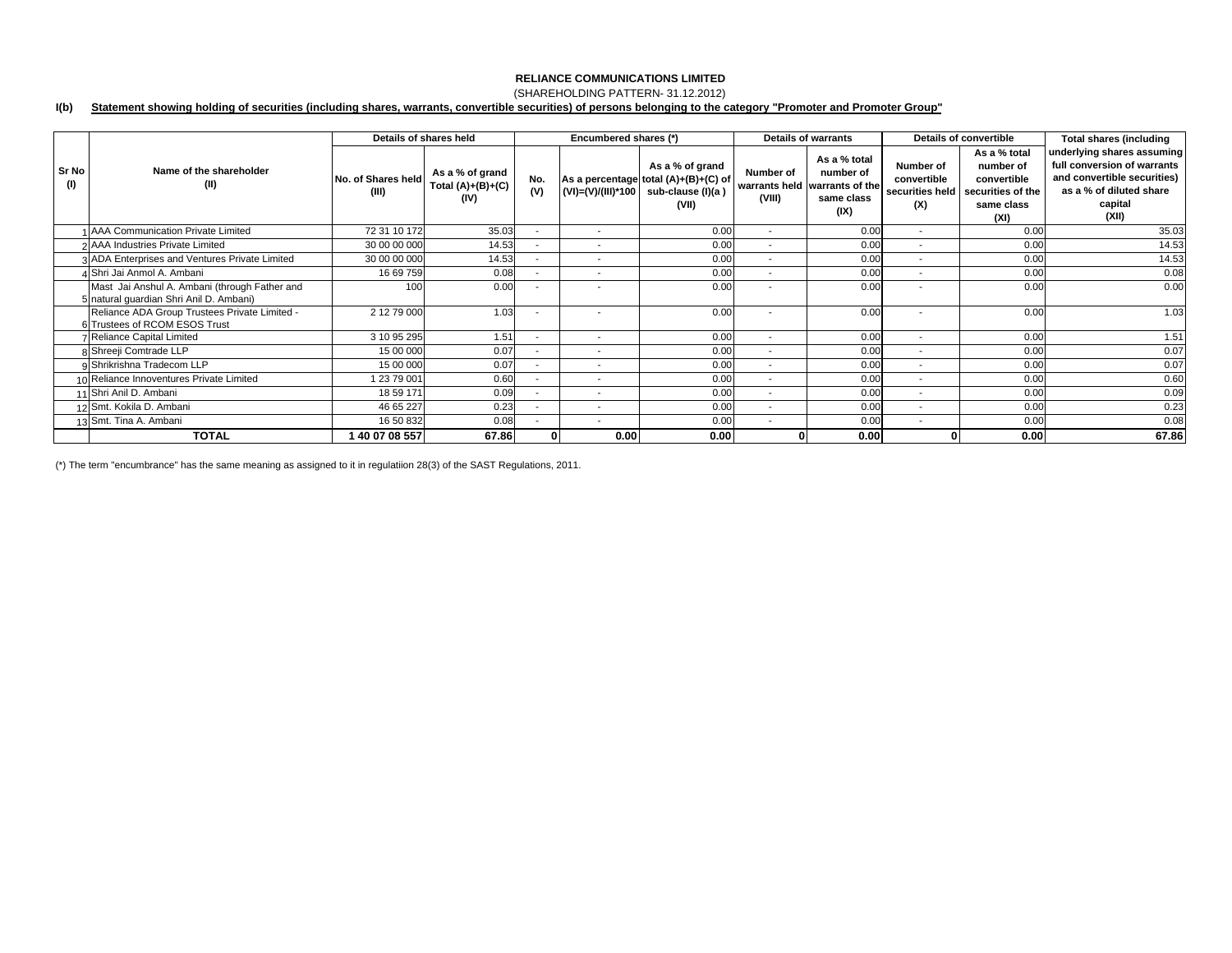(SHAREHOLDING PATTERN - 31.12.2012)

### **I(c)(i) Statement showing holding of securities (including shares, warrants, convertible securities) of persons belonging to the category "Public" and holding more than 1% of the total number of shares**

|         |                                     |                      | Shares as a percentage of                                                                                     |                            | <b>Details of Warrants</b>                                 |                                             | <b>Details of Convertible securities</b>                                | Total shares (including                                                                                                                |  |
|---------|-------------------------------------|----------------------|---------------------------------------------------------------------------------------------------------------|----------------------------|------------------------------------------------------------|---------------------------------------------|-------------------------------------------------------------------------|----------------------------------------------------------------------------------------------------------------------------------------|--|
| l Sr No | Name of the shareholder             | No of shares<br>held | total number of<br>shares{i.e.,Grand Total<br>$(A)+(B)+(C)$ indicated in<br>statement at para(I)(a)<br>above} | Number of<br>warrants held | As a % of total<br>number of warrants<br>of the same class | Number of<br>convertible<br>securities held | % w.r.t. total number of<br>convertible securities of<br>the same class | underlying shares assuming<br><b>If ull conversion of warrants and I</b><br>convertible securities) as a %<br>of diluted share capital |  |
|         | Life Insurance Corporation of India | 149603497            | 7.25                                                                                                          |                            |                                                            |                                             |                                                                         | 7.25                                                                                                                                   |  |
|         | <b>TOTAL</b>                        | 149603497            | 7.25                                                                                                          |                            |                                                            |                                             |                                                                         | 7.25                                                                                                                                   |  |

### **I(c)(ii) Statement showing holding of securities (including shares, warrants, convertible securities) of persons (together with PAC) belonging to the category "Public" and holding more than 5% of the total number of shares of the company**

| l Sr No | Name(s) of the shareholder(s) and the Persons<br>Acting in Concert (PAC) with them |              | Shares as a percentage of                                                                           |                       | <b>Details of Warrants</b> |                                                                                        | <b>Details of Convertible securities</b>                                | Total shares (including         |
|---------|------------------------------------------------------------------------------------|--------------|-----------------------------------------------------------------------------------------------------|-----------------------|----------------------------|----------------------------------------------------------------------------------------|-------------------------------------------------------------------------|---------------------------------|
|         |                                                                                    | No of shares | total number of<br>shares{i.e.,Grand Total<br>$(A)+(B)+(C)$ indicated in<br>statement at para(I)(a) |                       | As a % of total            | Number of<br>convertible<br>number of warrants<br>securities held<br>of the same class | % w.r.t. total number of<br>convertible securities of<br>the same class | underlying shares assuming      |
|         |                                                                                    |              |                                                                                                     | Number of<br>warrants |                            |                                                                                        |                                                                         | full conversion of warrants and |
|         |                                                                                    |              |                                                                                                     |                       |                            |                                                                                        |                                                                         | convertible securities) as a %  |
|         |                                                                                    |              |                                                                                                     |                       |                            |                                                                                        |                                                                         | of diluted share capital        |
|         | 1 Life Insurance Corporation of India                                              | 149603497    | 7.25                                                                                                |                       |                            |                                                                                        |                                                                         | 7.25                            |
|         | <b>TOTAL</b>                                                                       | 149603497    | 7.25                                                                                                |                       |                            |                                                                                        |                                                                         | 7.25                            |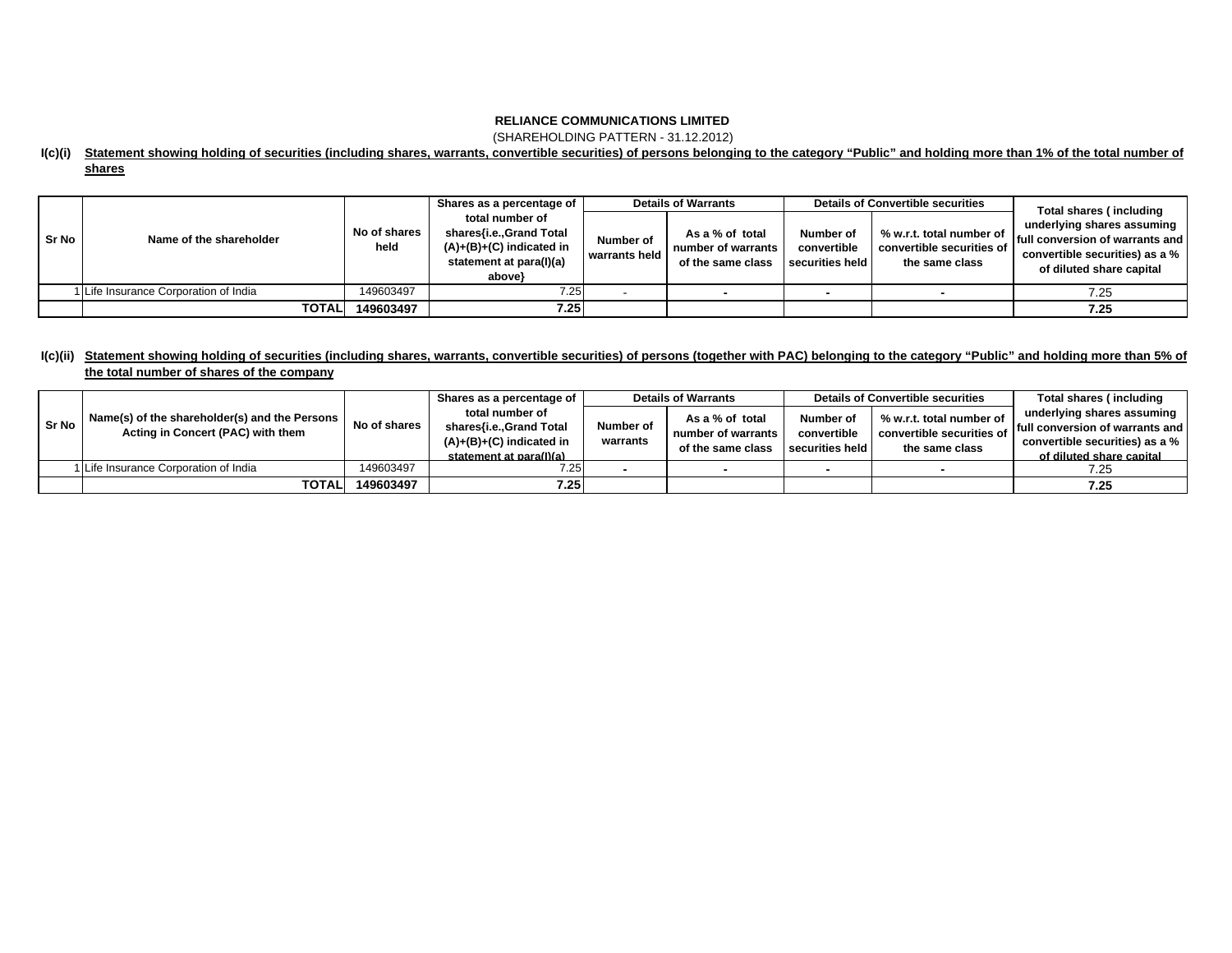(SHAREHOLDING PATTERN - 31.12.2012)

#### **I(d) Statement showing details of locked -in shares**

| Sr No | Name of the shareholder | <b>Category of Shareholders</b><br>Promoter Group / Promoter   No of locked-in shares<br>/ Public |     | Locked-in shares as a percentage of<br>total number of shares{i.e.,Grand<br>Total $(A)+(B)+(C)$ indicated in<br>statement at para(I)(a) above} |
|-------|-------------------------|---------------------------------------------------------------------------------------------------|-----|------------------------------------------------------------------------------------------------------------------------------------------------|
|       | N/A                     | N/A                                                                                               | Nil |                                                                                                                                                |
|       | TOTALI                  |                                                                                                   |     | 0.00                                                                                                                                           |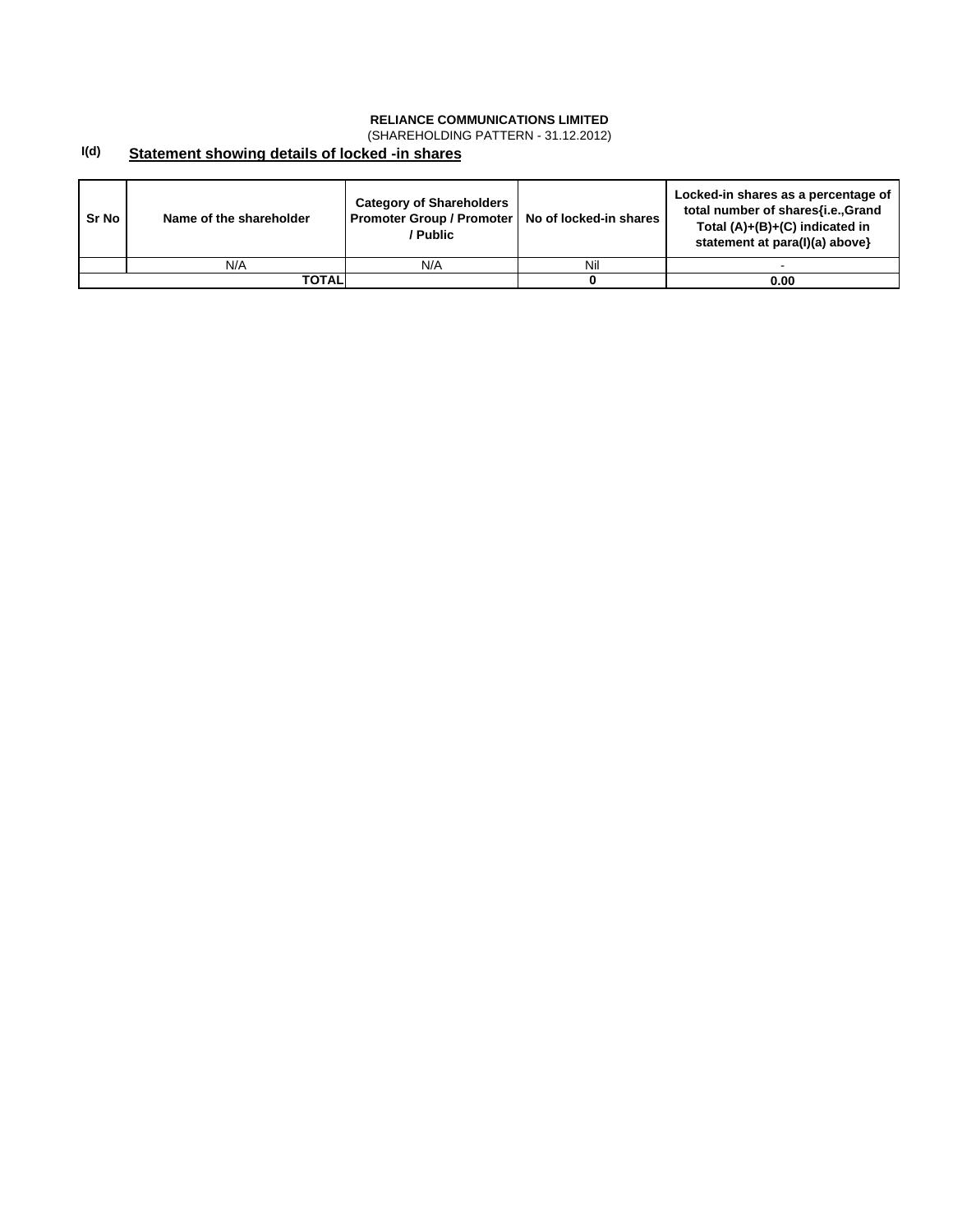(SHAREHOLDING PATTERN - 31.12.2012)

#### **II(a) Statement showing details of Depository Receipts (DRs)**

| Sr Nol | Type of outstanding DR<br>(ADRs, GDRs, SDRs, etc.) | <b>Number of outstanding DRs</b> | No of shares underlying<br>outstanding DRs | <b>Shares underlying outstanding</b><br>DRs as a percentage of total<br>number of shares{i.e., Grand<br>Total (A)+(B)+(C) indicated in<br>statement at para(I)(a) above} |
|--------|----------------------------------------------------|----------------------------------|--------------------------------------------|--------------------------------------------------------------------------------------------------------------------------------------------------------------------------|
|        | <b>GDRs</b>                                        | 6028173                          | 6028173                                    | 0.29                                                                                                                                                                     |
|        |                                                    | <b>TOTAL</b>                     | 6028173                                    | 0.29                                                                                                                                                                     |